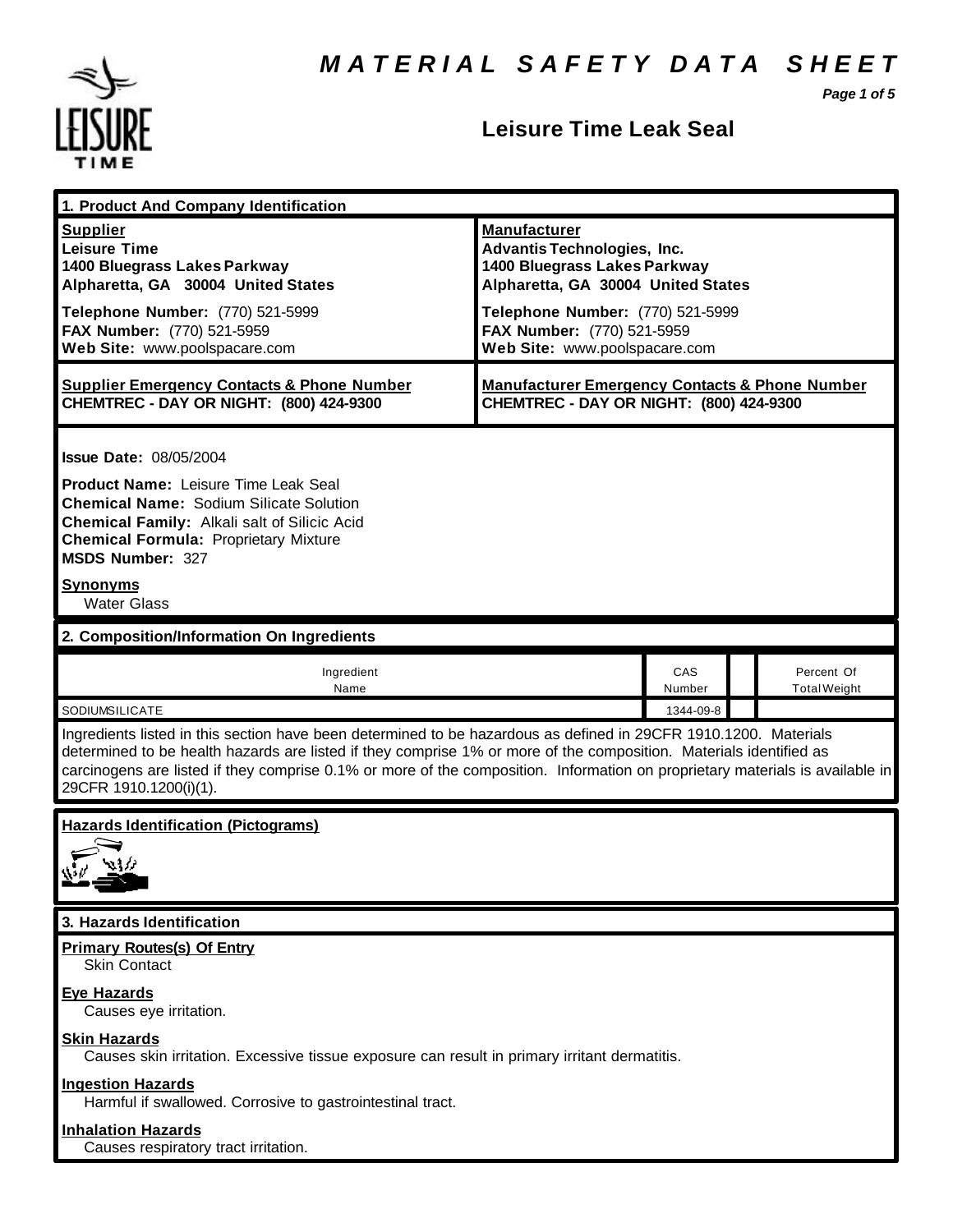# *M A T E R I A L S A F E T Y D A T A S H E E T Page 2 of 5*

### **Leisure Time Leak Seal**

#### **3. Hazards Identification - Continued**

#### **Subchronic (Target Organ Effects)**

Contains material which may cause Kidney damage.

#### **Signs And Symptoms**

Irritation of Eyes, Skin and Respiratory Passages. May cause nausea vomiting, headache and impaired kidney function. May cause respiatory difficulty and chemical pneumonia.

**First Aid (Pictograms)**



### **4. First Aid Measures**

#### **Eye**

In case of contact, hold eyelids apart and immediately flush eyes with plenty of water for at least 15 minutes. Call a physician or a poison control center immediately.

#### **Skin**

In case of contact, immediately flush skin with soap and plenty of water. Neutralize with dilute vinegar or lemon juice. Remove contaminated clothing and shoes.

#### **Ingestion**

DO NOT INDUCE VOMITING. Call a physician or a poison control center immediately. If victim is fully conscious, give large amounts water followed by orange juice, or very dilute vinegar.

#### **Inhalation**

If breathing is difficult, give oxygen.If inhaled, remove to fresh air.

### **Fire Fighting (Pictograms)**



#### **5. Fire Fighting Measures**

**Flash Point:** N/A °F **Flammability Class:** N/A

#### **Fire And Explosion Hazards**

Flamable hydrogen may be produced if product has prolonged contact with aluminum, tin, lead, or zinc. Material is slippery.

#### **Extinguishing Media**

Use the appropriate extinguishing media for the surrounding fire.

#### **Fire Fighting Instructions**

Firefighters should wear self-contained breathing apparatus and full protective gear.Water can be used to cool and protect exposed material.

#### **6. Accidental Release Measures**

Clean up spill immediately. Contain and/or absorb spill with inert material (e.g. sand, vermiculite). Neutralize spill area with dilute hydrochloric acid. Use appropriate containers to avoid environmental contamination. Avoid runoff to waterways and sewers.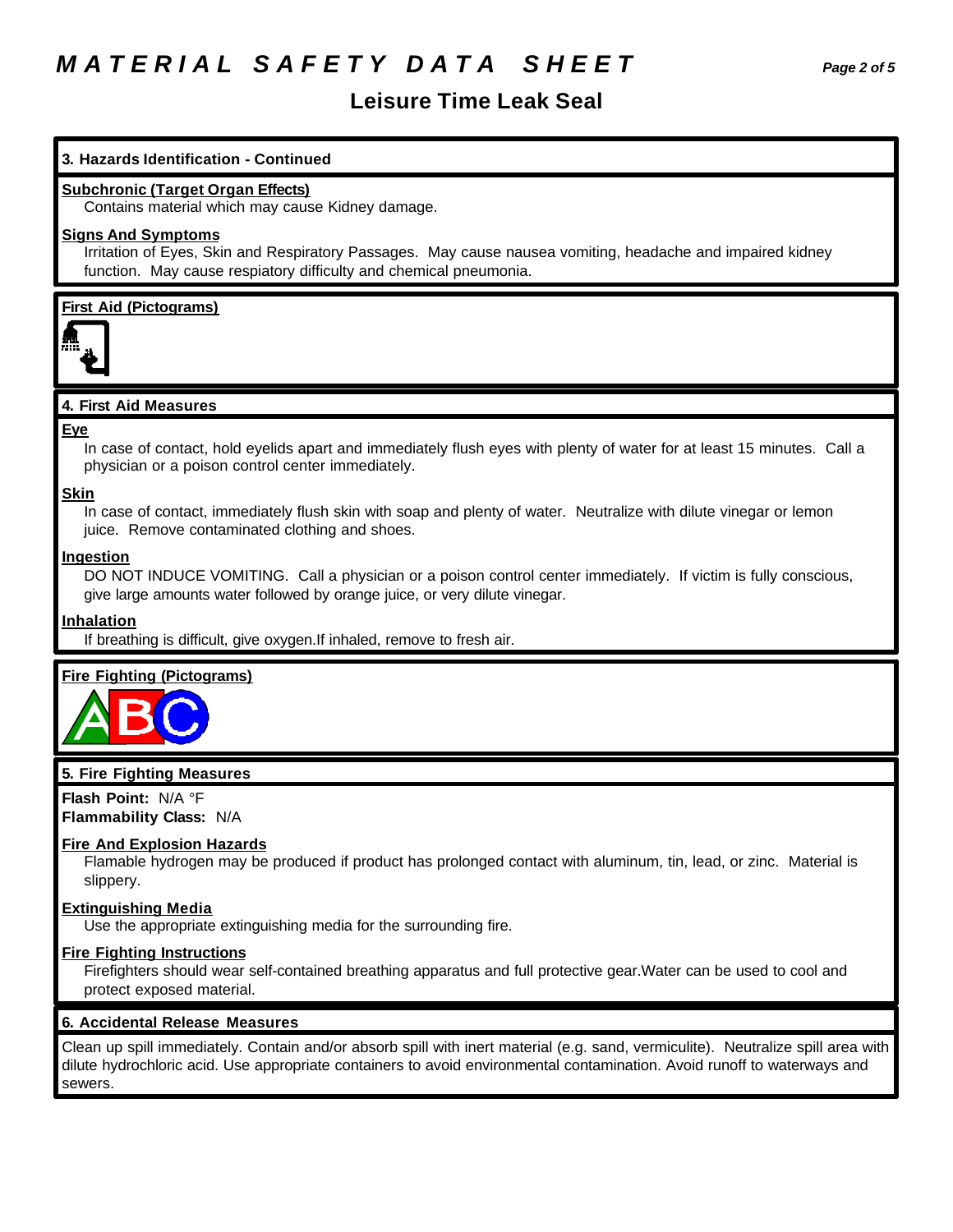# *M A T E R I A L S A F E T Y D A T A S H E E T Page 3 of 5*

### **Leisure Time Leak Seal**

## **Handling & Storage (Pictograms) 7. Handling And Storage Handling And Storage Precautions** Keep out of reach of children. Store material in a cool and dry place. Keep containers tightly closed. Prevent from freezing. **Handling Precautions** Use only with adequate personal protection. **Storage Precautions** Store in a cool dry place. **Work/Hygienic Practices** Use safe chemical handling procedures suitable for the hazards presended by this material. Avoid contact with eyes. Will attack most metals. **Protective Clothing (Pictograms) 8. Exposure Controls/Personal Protection Engineering Controls** Local exhaust acceptable. Special exhaust not required **Eye/Face Protection** Safety glasses with side shields or goggles recommended. **Skin Protection** Chemical-resistant gloves. **Respiratory Protection** None normally required. **9. Physical And Chemical Properties Appearance** Viscous colorless to hazy liquid **Odor** None **Chemical Type:** Mixture **Physical State:** Liquid **Melting Point:** 32-50 °F **Boiling Point:** 212 °F **Specific Gravity:** 1.30 1.50 **Molecular Weight:** NOT DETERMINED **Percent Volitales:** 64% **Vapor Pressure:** 24 **Vapor Density:** similar to water **pH Factor:** 10-12 **Solubility:** miscible in water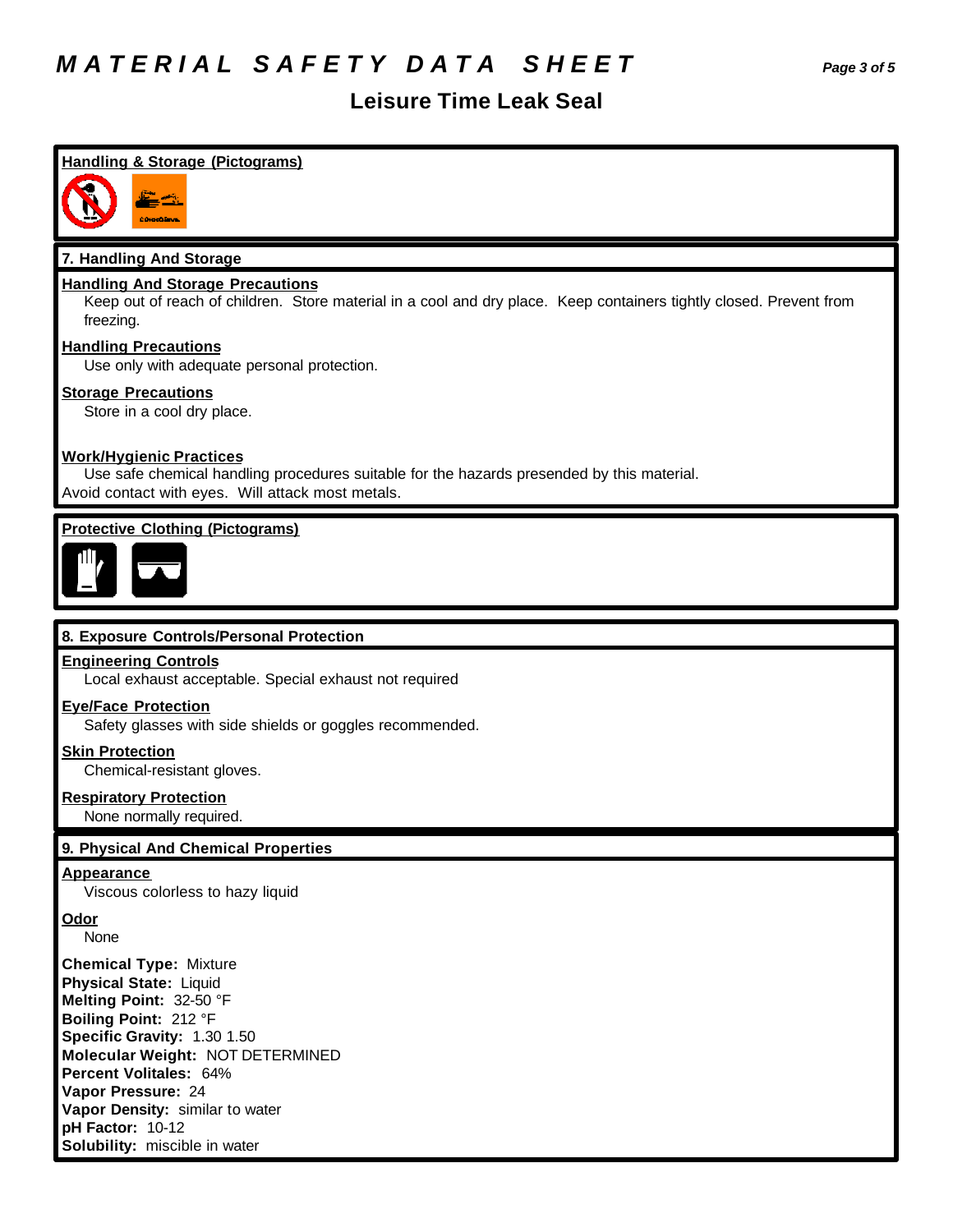# *M A T E R I A L S A F E T Y D A T A S H E E T Page 4 of 5*

## **Leisure Time Leak Seal**

| 9. Physical And Chemical Properties - Continued                                                                                                                  |  |  |  |  |
|------------------------------------------------------------------------------------------------------------------------------------------------------------------|--|--|--|--|
| Odor - Continued<br><b>Evaporation Rate: &gt;1</b>                                                                                                               |  |  |  |  |
| 10. Stability And Reactivity                                                                                                                                     |  |  |  |  |
| <b>Stability: Stable</b><br>Hazardous Polymerization: Will not occur.                                                                                            |  |  |  |  |
| <b>Conditions To Avoid (Stability)</b><br>Contact with Aluminum, Tin, Lead, or Zinc. May produce flammable gas                                                   |  |  |  |  |
| <b>Incompatible Materials</b><br>Acids, Alcohol, and salts may cause this material to gel. Gel is not considered to present a hazard.                            |  |  |  |  |
| <b>Hazardous Decomposition Products</b><br>Contact with Aluminum, Tin, Lead, or Zinc. May produce Hydrogen.                                                      |  |  |  |  |
| 11. Toxicological Information                                                                                                                                    |  |  |  |  |
| No Data Available                                                                                                                                                |  |  |  |  |
| 12. Ecological Information                                                                                                                                       |  |  |  |  |
| No Data Available                                                                                                                                                |  |  |  |  |
| 13. Disposal Considerations                                                                                                                                      |  |  |  |  |
| Do not allow into any sewer, on the ground, or into any body of water. Dispose in accordance with applicable federal, state<br>and local government regulations. |  |  |  |  |
| 14. Transport Information                                                                                                                                        |  |  |  |  |
| <b>Proper Shipping Name</b><br>NOT REGULATED                                                                                                                     |  |  |  |  |
| <b>Hazard Class</b><br><b>NOT REGULATED</b>                                                                                                                      |  |  |  |  |
| <b>Secondary Hazard Class</b><br><b>NOT ASSIGNED</b>                                                                                                             |  |  |  |  |
| <b>DOT Shipping Label</b><br><b>NOT ASSIGNED</b>                                                                                                                 |  |  |  |  |
| <b>Packaging Requirements</b><br>NONE ASSIGNED                                                                                                                   |  |  |  |  |
| 15. Regulatory Information                                                                                                                                       |  |  |  |  |
| No Data Available                                                                                                                                                |  |  |  |  |
| <b>NFPA</b><br><b>HMIS</b>                                                                                                                                       |  |  |  |  |
| <b>HEALTH</b><br>1                                                                                                                                               |  |  |  |  |
| $\bf{0}$<br><b>FLAMMABILITY</b><br>$\mathbf 0$                                                                                                                   |  |  |  |  |
| $\overline{\mathbf{0}}$<br><b>REACTIVITY</b><br>$\mathbf 0$                                                                                                      |  |  |  |  |
| $\mathsf{C}\mid$<br><b>PERSONAL</b><br><b>PROTECTION</b>                                                                                                         |  |  |  |  |